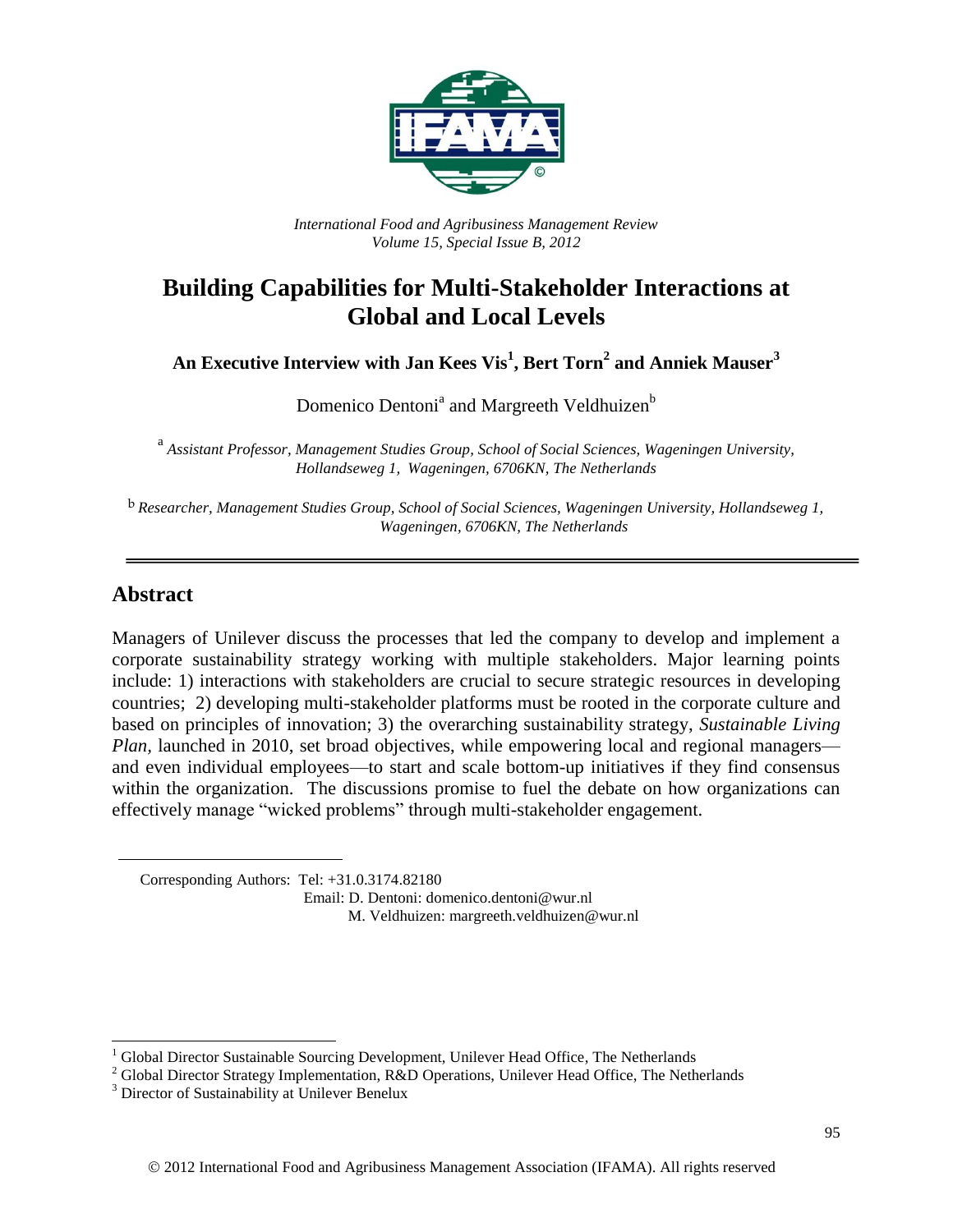# **Introduction and Company Background**

Unilever is a multinational corporation with Dutch-British roots producing more than 400 brands in the field of health and wellbeing. Today, it is the second largest food manufacturing company in the world after Nestlé, followed by PepsiCo and Kraft Foods. Unilever is the world's most active company in building sustainability partnerships with multiple stakeholders both at local and global levels (Dentoni and Peterson 2011). Their portfolio consists of 11 product categories which range from food and beverages to home and personal care products consisting of: skin, deodorant, oral and hair products; and refreshments including ice cream and beverages. Each year, nearly 1 billion dollars is invested in research to enhance brand image, prove nutritional properties, taste, fragrance and functionality of the products (Unilever 2012).

In 1990 the company expanded into Central and Eastern Europe and is now in more than 190 countries, throughout Asia, Africa Eastern Europe, Western Europe and America. Total turnover in the company dropped in 2009 resulting from the 2008 financial crisis, but increased in 2010. In 2011, turnover increased by 5% to 46.5 billion (Unilever 2012). In emerging markets, sales were up 11.5% between 2010 and 2011. Among the fastest growing products worldwide in 2011 were a number of brands the company invested and promoted which use sustainability principles, such as Lifebuoy soap, Lipton tea and the laundry products (Duurzaambedrijfsleven 2012).

Unilever has a long history of sustainable practices which rely on partnerships with multiple stakeholders (Figure1 and Table 1). In 1990 the company started to integrate environmental and social sustainability principles into its sourcing and manufacturing processes, thus becoming the core of its business. A sustainability agriculture program was developed to meet the growing environmental pressures and consumer concerns. Additionally, initiatives where started to preserve water resources and sourcing of fish from sustainable stocks. During this period the company developed the Marine Stewardship Council in collaboration with the  $WWF<sup>4</sup>$ . In 1996 the first environmental report was published. A new program was implemented to achieve significant growth while minimizing the impact on the environment.

This strategic thread was developed further to launch the *Sustainable Living Plan* in 2010. The plan is designed to touch all aspects of the business—from the source of materials to product development and production—to how products are used, then disposed of by consumers. Three main goals are to be achieved by 2020. First, Unilever committed to cutting its environmental footprint in half by reducing greenhouse gases, waste, and water through increasing sustainable sourcing. Second, the company agreed to help more than 1 billion people by improving their health and well-being. Third, the company will source 100% of its agricultural materials sustainably. For each of these goals, targets have been developed and strategies designed to facilitate the process.

 $\overline{a}$ <sup>4</sup> World Wildlife Fund.

2012 International Food and Agribusiness Management Association (IFAMA). All rights reserved. 96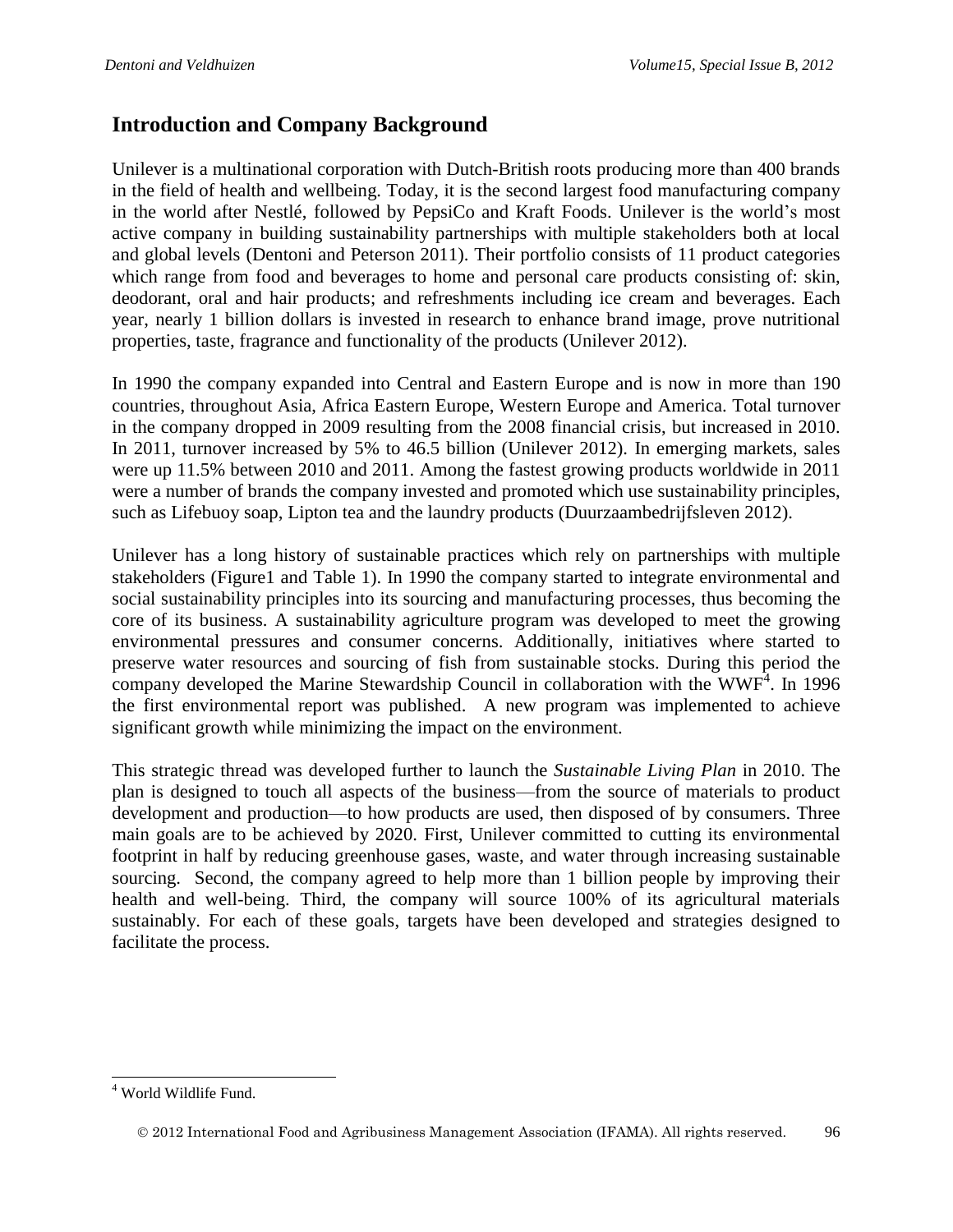

**Figure 1.** Cumulative Number of Multi-Stakeholder Partnerships on Sustainability joined or co-founded by Unilever (1996-2011).

Table 1. List of Multi-Stakeholder Partnerships joined or co-founded by Unilever (1996-2011)

| Year        | Name of the Multi-Stakeholder Partnership                                                             |
|-------------|-------------------------------------------------------------------------------------------------------|
| 1996        | Marine Stewardship Council*                                                                           |
| 2001        | Global Public-Private Partnership for Hand washing with Soap*                                         |
| 2002        | SAI Platform*; GAIN*; Novella Africa Initiative*                                                      |
| 2003        |                                                                                                       |
| 2004        | Roundtable for Sustainable Palm Oil (RSPO)*; Sustainable Packaging Coalition; Sustainable Food<br>Lab |
| 2005        | Bonsucro; Carbon Disclosure Project; Supply Chain Leadership Collaboration*                           |
| 2006        | Roundtable for Responsible Soy (RTRS)*                                                                |
| 2007        | CEO Water Mandate; Sustainable Tea Project*; Greenhouse Gas Protocol Initiative                       |
| 2008        | Water Footprint Network; IDH Soy;                                                                     |
| 2009        | AIM*; Project Laser Beam*; IDH Tea; Climate Savers Computing Initiative                               |
| <b>2010</b> | Global Packaging Project                                                                              |
| 2011        | New Vision for Agriculture*; IDH Spices; Unox & Dutch Animal Welfare Organization                     |
| Co-Founded* |                                                                                                       |

**Source.** Data elaboration based on Dentoni et al. 2012a.

Currently, Unilever managers confirm that sustainability is embedded within all company projects both at global and local level. The Sustainable Living Plan Steering Team is responsible for achieving the goals developed in the Sustainable Living Plan. A board committee reviews the progress of the plan. Both the Unilever Sustainable Living Plan Steering Team and Board Committee benefit from the insights of a group of external specialists guiding and criticizing the development strategy.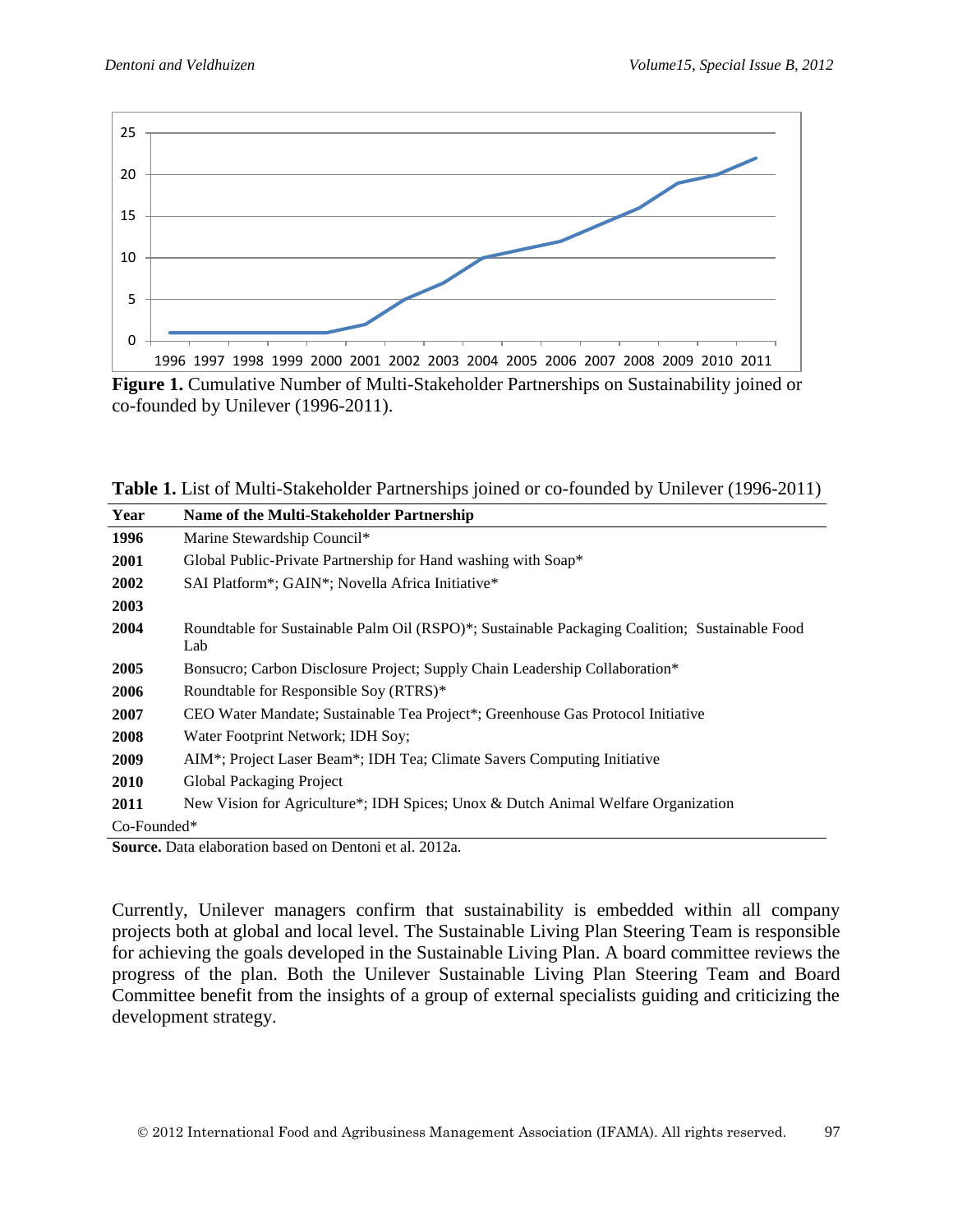

# **An Executive Interview with Dr. Jan Kees Vis<sup>5</sup> Global Director Sustainable Sourcing Development, Unilever Head Office**

*DD: Unilever is widely recognized as having a core competence in developing multi-stakeholder engagements on sustainability. How has Unilever developed this skill over time?* 

**JKV:** We started in the 1980s and early 1990s. The company realized that the world was changing and it was necessary to analyze general trends that are changing the world environment and to be responsible for undertaking change. We acted not only for a sense of corporate responsibility, but also to secure the future supply and suppliers for our future business. Most of our products are coming from agriculture and we cannot forget about the link between farming and our manufactured products. Land and agricultural production is a strategic resource and these are precious assets as never before during the recent world history. So I personally started attending a number of events such as the United Nations conferences on climate change and became active in the discussions with institutional stakeholders at a global level. At that point, I started building a history of relationships with stakeholders from very different backgrounds. So personally, I have grown up with my career embedded in this type of multi-stakeholder environment.

When looking at environmental and social themes from a supply perspective, there is no controversy with farmers. Let's take the example of India. For decades we have been investing in disseminating and exchanging knowledge on best agricultural practices through our extension officers. Over time, our extension staff initially disseminated agronomic knowledge to our farmers. Later, the extension officers have increasingly dealt with environmental risks, which is how climate change visibly affects famers' livelihoods, and all the other sets of risks farmers are exposed to. So, we work collaboratively with our farmers to minimize their risks, respond and even anticipate their needs because this is the only way that we can guarantee that farmers will keep producing and selling to Unilever.

*DD: Just hiring only one or few expert(s) in managing multi-stakeholder engagements is necessary but not sufficient to make an organization sustainable. Changing organizational culture, internal procedures, and the competences of employees is also necessary. In practice, how has this process of change worked and been managed within Unilever?* 

**JKV:** The company needs to be innovative *a priori*. This has much to do with top management and how the company is structured. Unilever developed products and processes based on innovative procedures for at least thirty years. Based on the position and type of contract, employees and local managers are given opportunities to propose new initiatives, both on sustainability issues or on anything else that could improve the effectiveness of our procedures.

<sup>&</sup>lt;sup>5</sup> This interview was conducted in October 2011.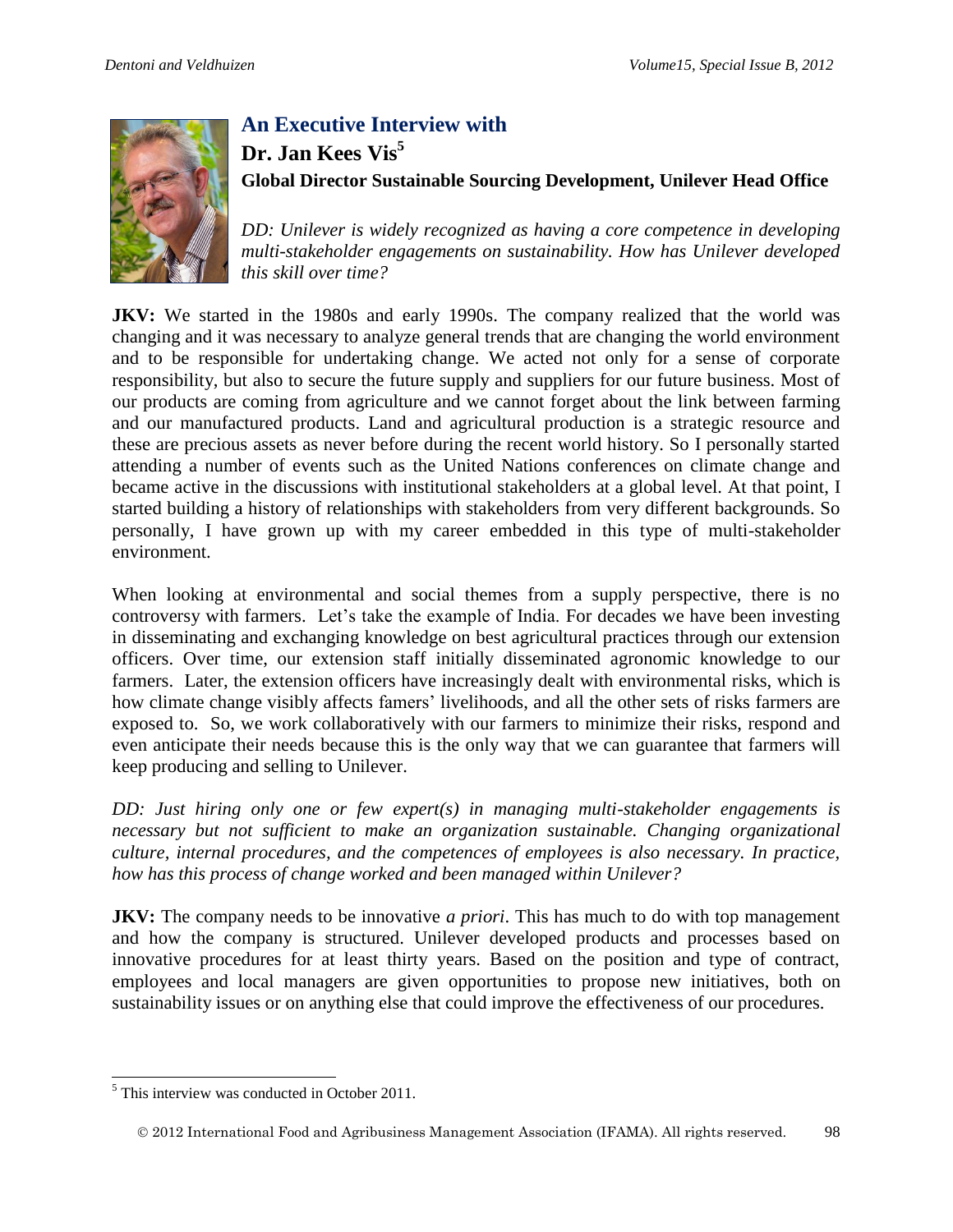I started from a personal initiative as well. As I have a chemistry background, I started my career as a product technologist, and then increasingly managed the supply of ingredients for my products. It was my decision to participate in meetings dealing with global sustainability problems, and then I first started developing and formalizing partnerships with farmer associations, Governments, and NGOs around those debates. Without a company culture of innovation allowing me to invest in the idea of developing multi-stakeholder platforms, I could not have achieved what I did.

Obviously, within the organization we've had and still have debates—sometimes harsh, about how to deal with stakeholders, when starting a new initiative or when replicating an initiative that has worked in other contexts. Discussing ideas and new initiatives always requires building consensus within the organization and this take place over time—talking to many people and really influencing each other's mindset. Today, instead, open innovation and discussions with stakeholders both locally and internationally constitute the core of our business.

*DD: How are you striving to improve this multi-stakeholder process on sustainability? What is the trend of investments that Unilever has made to develop and learn from multi-stakeholder platforms?*

**JKV:** This is the same as asking me how I strive to make my work more effective. I keep my eyes open and train my employees to do the same, I trust my collaborators, down to extension officers and people dealing with stakeholders on a daily basis in the field. Innovate by continuously listening and discussing other people's suggestions and through making suggestions to others, both inside and outside the organization.

This model of innovation is our "business as usual". Across teams and departments we share and see which practices and platforms can be adopted, but the interactions and decisions which occur with stakeholders are ultimately left to the individual teams. Thus, over time we just started doing things differently, adapting each person's role to the strategic needs of the organization, which is now sustainability-led at its core. We have not necessarily employed more resources or made specific investments in sustainability, we have simply used our time as employees and managers differently.

#### *DD: How do stakeholders outside the platforms (consumers, citizens, private investors) perceive Unilever's sustainability initiatives?*

**JKV:** I am not an expert in marketing, as I deal mainly with agriculture and supply. So I do not know exactly how the impact of sustainability strategies on consumer demand is measured. What I do know is that partnerships are not built for company reputation or brand equity purposes. They have emerged as useful tools to create conditions of stability and prosperity which allow us to secure supply from developing countries. Often, discussions in partnerships become essential to understanding and anticipating legislation and regulation within the company.

We need to work collaboratively along the chain, realizing that reciprocal and collaborative efforts indeed have an impact on the environment. So if other stakeholders ask us to behave sustainably, they must also be ready to do the same. Everyone has to take responsibility to make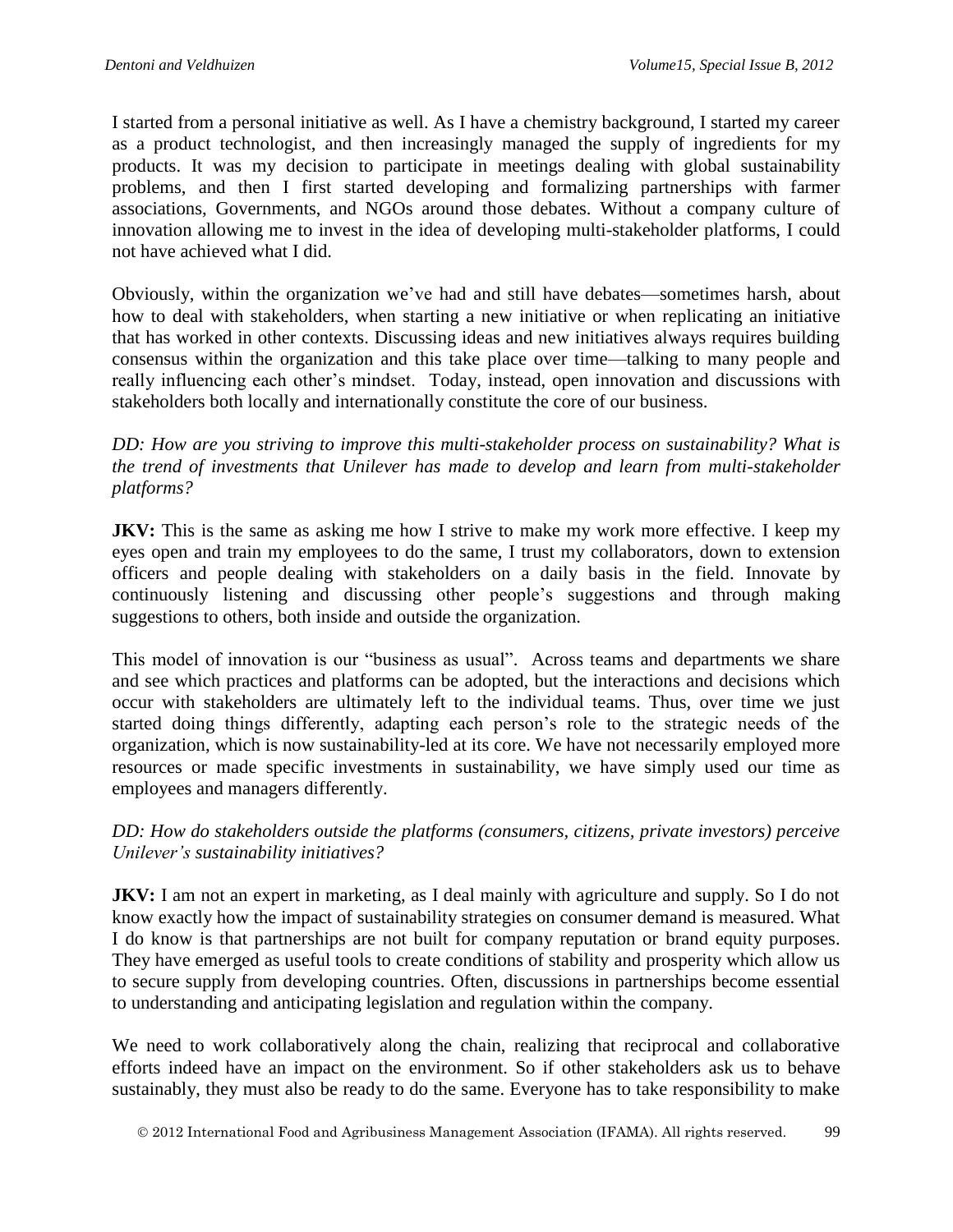the life cycle of production, consumption, recycling and reusing more effective. Within the *Sustainable Living Plan*, we emphasized that consumers and households can also do a lot for sustainability: demanding sustainable products while wasting water and energy at home is a contradiction. It is estimated that water consumption at home is the largest contribution to our water footprint—the little habits at home such as, the time people spending taking showers, washing their hair and brushing their teeth, etc.

More broadly, when developing advertising campaigns for our products, usually we adopt the "me-us-the world" model. First, consumers think about "me", how can a certain product make my life better? Second, they think about "us", meaning the people around themselves: family, friends, and people that know personally. Only as the third priority do they usually think about "the world". When sending messages about our products and how we produce them, we keep this model in mind. This is why you do not usually see sustainability claims on our products or in our advertisements.

*DD: Do you choose the stakeholders for your multi-stakeholder partnerships based upon what you can gain or learn from them? We realize that multi-stakeholder partnerships may develop different goals depending on which stakeholders join them. But, how do you assess the returns on investments made when developing multi-stakeholder platforms?* 

**JKV:** We do not have a corporate goal with multi-stakeholder initiatives before starting them. Multi-stakeholder initiatives have their own goals and we are only participating in them, so goals are truly set up collectively. For us, making sure that we maintain good relationships with our suppliers and contribute to an environment of social and political stability in the countries where we work is our return of investment. Therefore the impact of multi-stakeholder interactions cannot really be measured in terms of financial performance.



**An Executive Interview with: Dr. Bert Torn<sup>6</sup> Global Director Strategy Implementation, R&D Operations**

*MV: How does sustainability get started within R & D?*

**BT:** You can say, every project must take the sustainability implications into consideration. If no steps are taken or progress made—the project will not be approved. Every project needs to make a positive contribution to sustainability. They do not need to be giant steps, so long as the project does not go backwards. For example, if a product requires more packaging, but the project is designed to use less water or chemicals, then the project may be approved. We try to look at the whole footprint—this means materials, production, the product itself and the consumers.

 6 This interview was conducted in February 2012.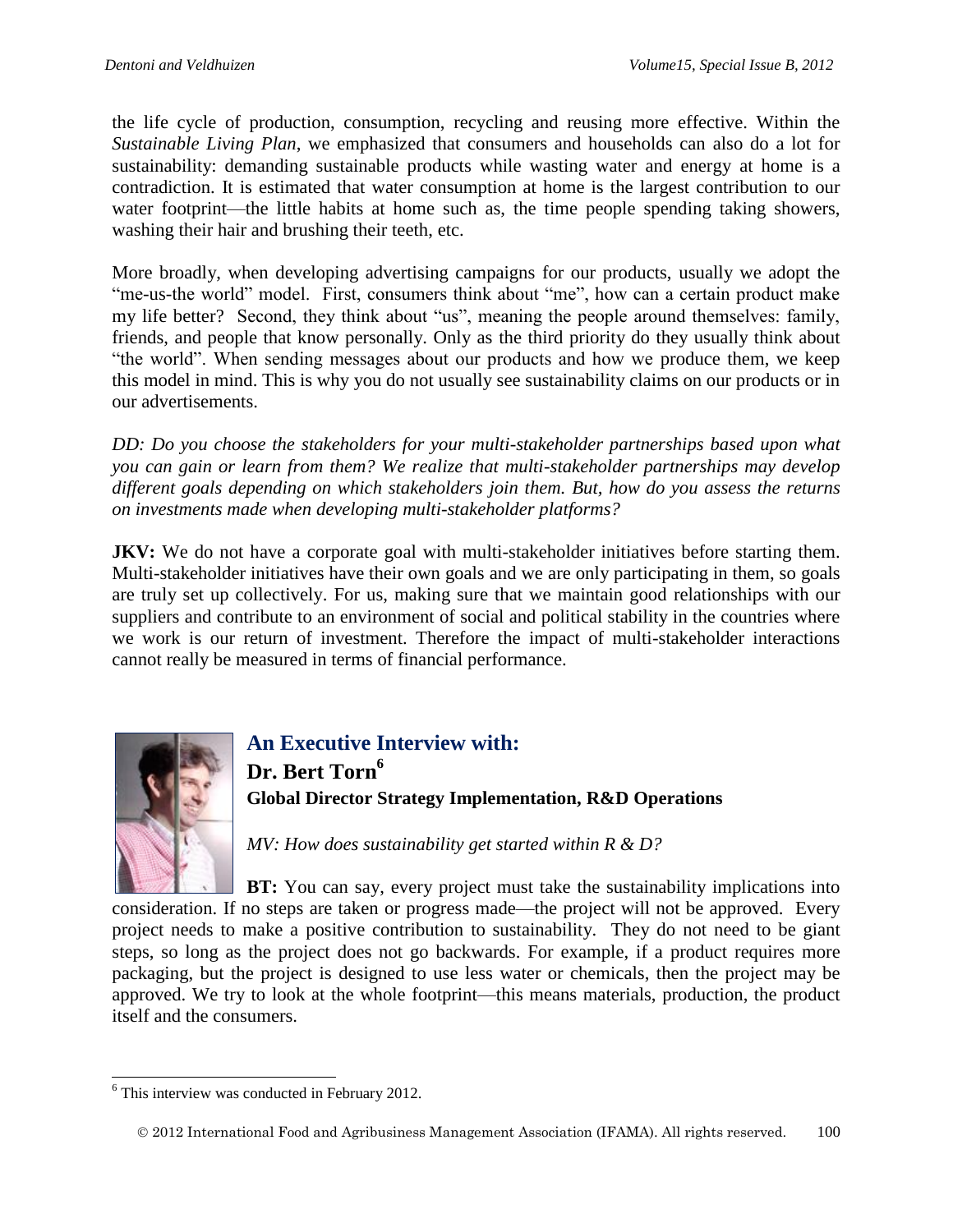#### *MV: So, you focus on the entire lifecycle of the product?*

**BT:** Yes exactly, we never focus on just one thing, we always take into account the big picture. If the whole picture does not make progress towards sustainability, the project would not be approved.

#### *MV: Were radical changes needed by the R&D team to embrace sustainability?*

**BT:** The objectives related to sustainability increased progressively. They consist of measurable quantities and also how they are measured. Last year, a lot of time was spent developing the current blueprint. Today, we know our footprint in terms of water, waste, packaging, CO2 emissions and sustainable sourcing. We know the current footprint in all categories which means we are able to measure the changes over time. We have three groups: health and wellbeing, environment and economic life health. These groups are sub-divided and every division has a separate matrix. Everything is measurable, this also gives us a way to communicate environmental concerns and impact to consumer groups.

#### *MV: Does the company usually engage with stakeholders during the innovation process or do they primarily initiate the discussions and Unilever responds?*

**BT:** Sustainability is now a major driver in our entire business, including our R&D program. We have been working with an Open Innovation Platform for a number of years, and we are engaged in numerous partnership platforms on many sustainability issues. We have several advisory bodies (Unilever Sustainable Development Group, Sustainable Sourcing Advisory Board), so yes, stakeholder engagement is an important element in our corporate culture.

#### *MV: How are new sustainability initiatives established?*

**BT:** Often, a few competing options are tested with consumers at the beginning of a project related to sustainability. We make use of consumer focus groups to test these ideas. Based on consumer feedback, a selection is made, then R&D and product development follow.

#### *MV: Who within the company is usually coming up with these new projects?*

**BT:** It may be technical people, but also marketing people come up with ideas. There is a lot of collaboration. Sometimes there is heightened publicity surrounding a sustainability issue in a particular country. For example, finding suitable alternatives for animal testing is very active concern in The Netherlands. Additionally, the Netherlands is having a large debate on nanotechnology. In other countries other topics are on the forefront. Enormous objections surround the use of phosphates in France, therefore it is important to be responsive and produce something which does not contain phosphate. Ongoing dialog is necessary between the company and the outside world.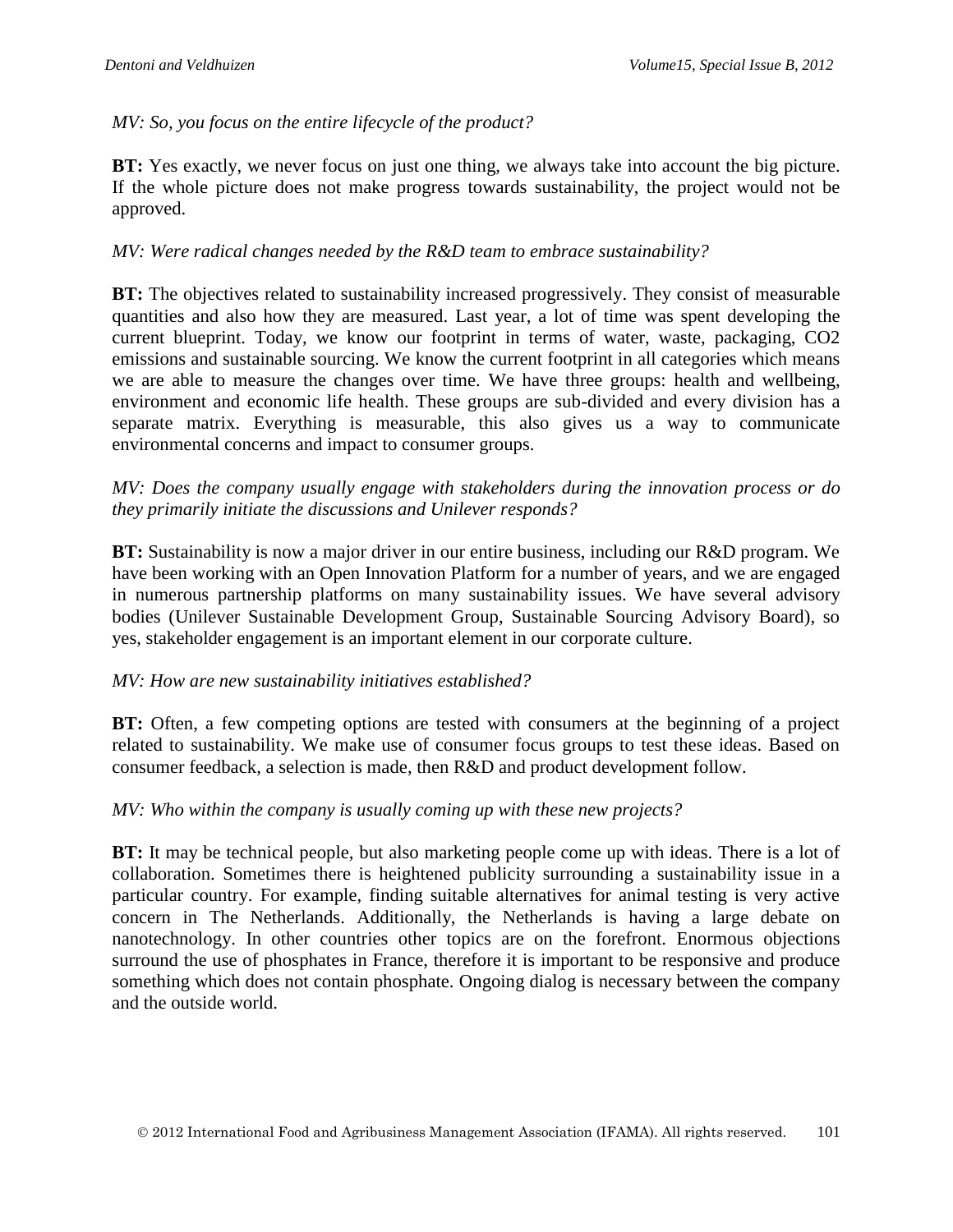

# **An Executive Interview with Dr. Anniek Mauser<sup>7</sup> Director of Sustainability at Unilever Benelux**

*MV: How did the initiative to introduce 'Better Life' certified meat get started?* 

**AM:** In 2010 we introduced the *Sustainable Living Plan* at Unilever. This plan consists of 50 concrete commitments, summarized in three main goals—one of which is to have 100% sustainable sourcing for our raw farm materials by 2020. Meat is part of it, but it is a small part. In the Netherlands the smoked sausage is an icon product, but it is not a global brand. Sustainable meat and animal production systems are very complex. As a company, we developed the *Sustainable Agricultural Code*, which took us 15 years. We worked closely with suppliers to translate this to meat, therefore we also worked with  $VION^8$ , our supplier. Thus, this issue is much broader than just animal welfare. It is important to know which issues are most meaningful to consumers, and which issues best communicate and differentiate yourself from the competition, and one important issue was animal welfare. We gave focus to animal welfare and thereby we could make a very logical link to Dierenbescherming<sup>9</sup> because they already had a system in place and they are a trustworthy source among consumer groups. This was also about a Dutch product, so we did not need to focus internationally, it was possible to do it with a local NGO.

## *MV: Did you take the initiative to work together with Dierenbescherming?*

**AM:** The initiative started as part of an employee engagement program on the field of sustainability which I introduced within the company. Several times a year, I create groups of colleagues who investigate certain sustainable issues by interviewing internal and external stakeholders who are involved in the issue. We make a video record of these interviews in collaboration with a small company. This results in a nice document, which makes the company and employees aware of a relative complex issue in a simple way. People who worked on the issue become specialists. It creates ownership, but more importantly, it builds a network so that the issue can be tackled. We started a project on animal welfare with  $U_{\text{nox}}^{10}$  at the end of 2010. A group assembled which consisted of a marketer, a buyer, a category manager—a group of approximately 4 or 5 people who had worked together and interviewed the animal welfare organization, Wakker  $\text{Dier}^{11}$ . A pig farmer, the supplier VION, a scientist from Wageningen University and consumers were also involved. This was actually the first stage of the process in which contacts were made. A marketer became so enthusiastic when she saw the pigs and the issues which needed to be addressed; she put a lot of effort into process.

 $\overline{a}$  $7$  This interview was conducted in March 2012.

<sup>8</sup> VION: http://www.vionfoodgroup.com

<sup>&</sup>lt;sup>9</sup> An animal protection organization, http://www.dierenbescherming.nl

 $^{10}$  a Dutch Unilever brand

<sup>11</sup> animal welfare organization, http://www.wakkerdier.nl

2012 International Food and Agribusiness Management Association (IFAMA). All rights reserved. 102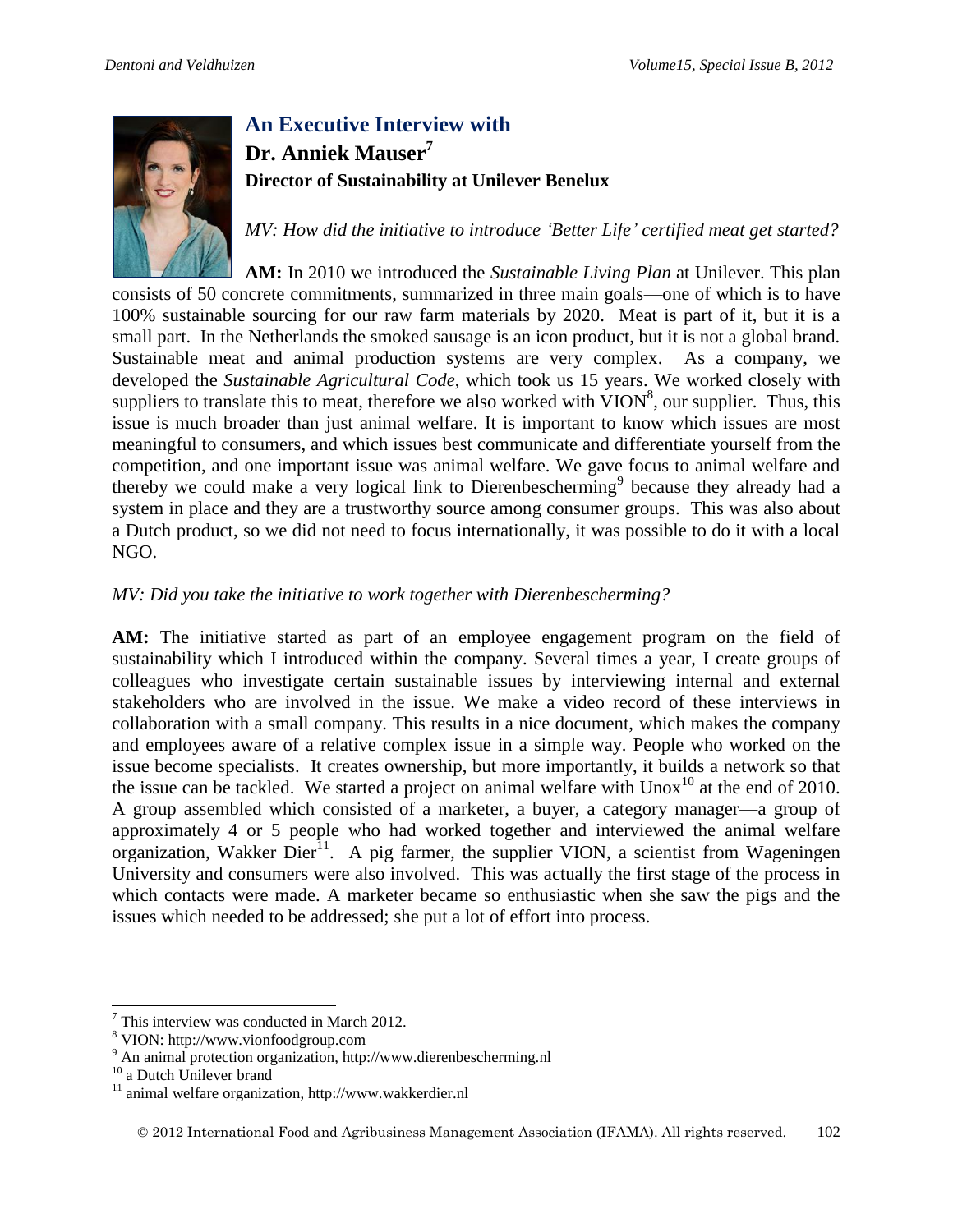#### *MV: Who works on this project?*

**AM:** An internal team is involved. This team consists of the brand marketer, the meat procurer, and technical management. The technical management involves people from both R&D and project development because the initiative may have implications for them. The production manager from the factory is involved in the team because production streams sometimes have to be temporarily segregated. For example, animal welfare certified meat may not be mixed with the conventional meat stream. This requires considerable effort in planning and logistics. A finance business partner is involved in the team. This person manages the entire cost calculations, because it also has a cost impact. Someone from category management is involved, who sells the product to the supermarket. That person needs to know who wants to buy the product, when, and in what quantities need to be produced. I am involved from sustainability in an advisory role, I have experiences with partnerships and sustainable sourcing. A media colleague was involved, because a lot of public relations and communication is part of the project. Then you have the external partners. The meat supplier—two in this case and Dierenbescherming, the animal welfare organization, is an important partner. But we also needed a partner with different suppliers. Because maximizing carcass utilization is important for the meat industry. It is essential that all parts of the carcass are sold as *'Better Life'* certified meat. It is about value creation of all parts of the animal. We use only 10 to 15% of the pig, to make use of *'Better Life'* certified meat for all our Unox sausages, we need a lot of pigs. The other parts of the pigs also need to be sold somewhere as '*Better Life'* certified meat. Therefore it is important to stay in contact with other suppliers.

#### *MV: Are you sitting around the table with all these people?*

AM: The reality is very complex and it depends on the situation, the existing relationships with suppliers and the resources available. In the case of *'Better Life'* certification for our sausages it was relatively straightforward because it is a Dutch product with a Dutch supplier and a Dutch NGO. But most of the time we are part of an international setting, with different countries, whereby there are different issues at different levels in the public agenda. Consumers have different expectations and different things play a role in the media. So, really...the best words to summarize it are "very complex".

#### *MV: Why do you evaluate this initiative as successful?*

**AM:** There are different reasons. On the one hand you need to organize the technical part of the product, which also means introducing the innovation which is embraced by consumers. You need to organize and align the logistics within the supply chain together with the certifier. There is a lot of work behind the scenes which result in a successful product, or not. Ultimately, a collaboration and a campaign are successful when consumers embrace and appreciate it. So yes, you can measure success in different ways.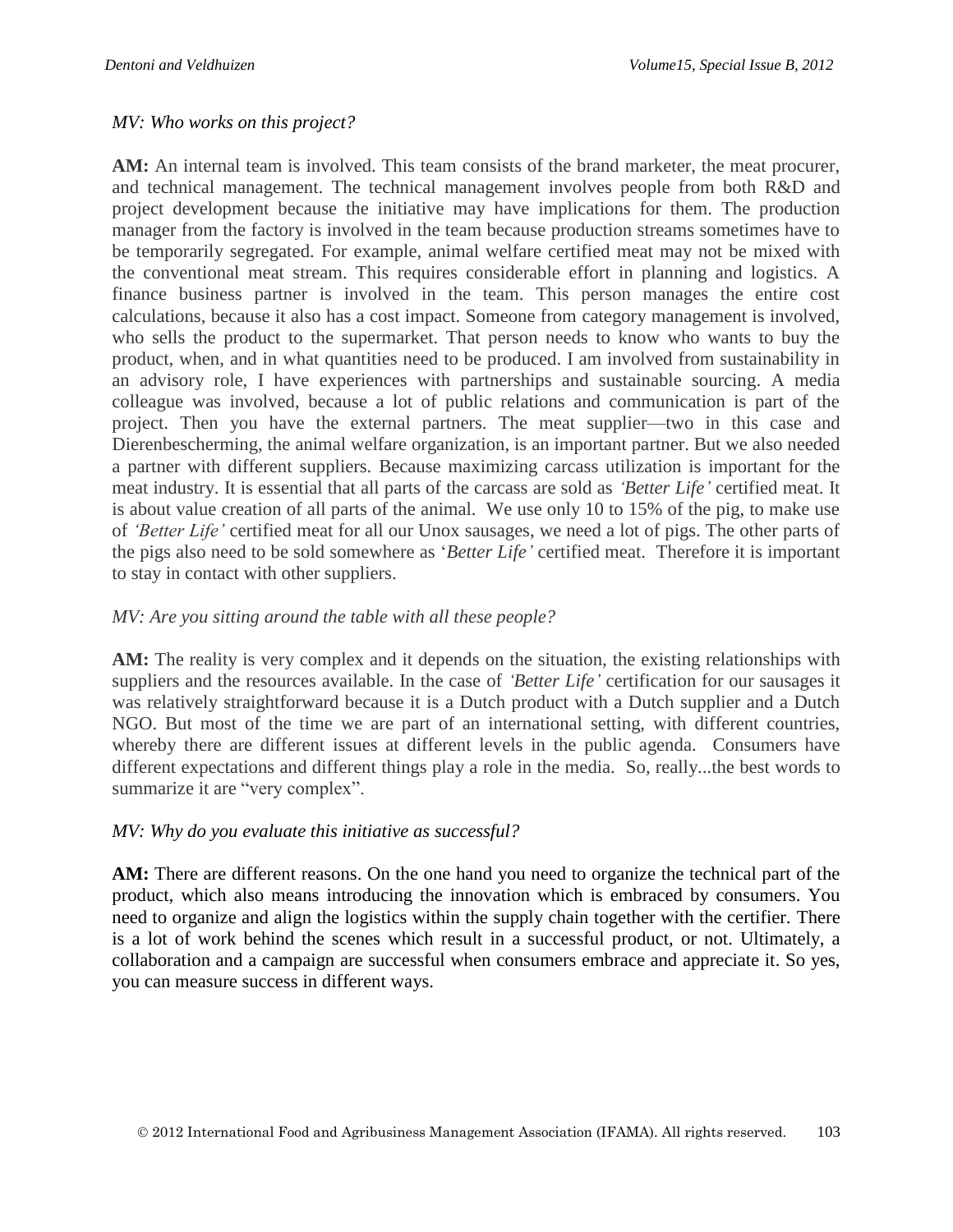*MV: What are the most important factors required to make the integration of an initiative effective?* 

**AM:** You have to embed your primary objective well in to all of your processes and systems and be sure to include all relevant people so that it's cross-functional.

# **Conclusions**

The discussions with Unilever managers provide us an inside look as to how a leading multinational corporation manages wicked problems by embracing the principles of environmental and social sustainability at a local and global level. The proposition gained from the Unilever interviews can serve as a useful model for managers and organizations attempting to manage other wicked problems (Figure 2).



**Figure 2.** Drivers, Processes and Effects of Multi-Stakeholder Engagements: Learning from Unilever's Experience

#### *Individual factors (1):*

- Managerial attendance of international events with stakeholders having different backgrounds, values and goals.
- **Managerial ability of delegate interactions with multiple stakeholders to colleagues and** employees on a daily basis, and building trust with them.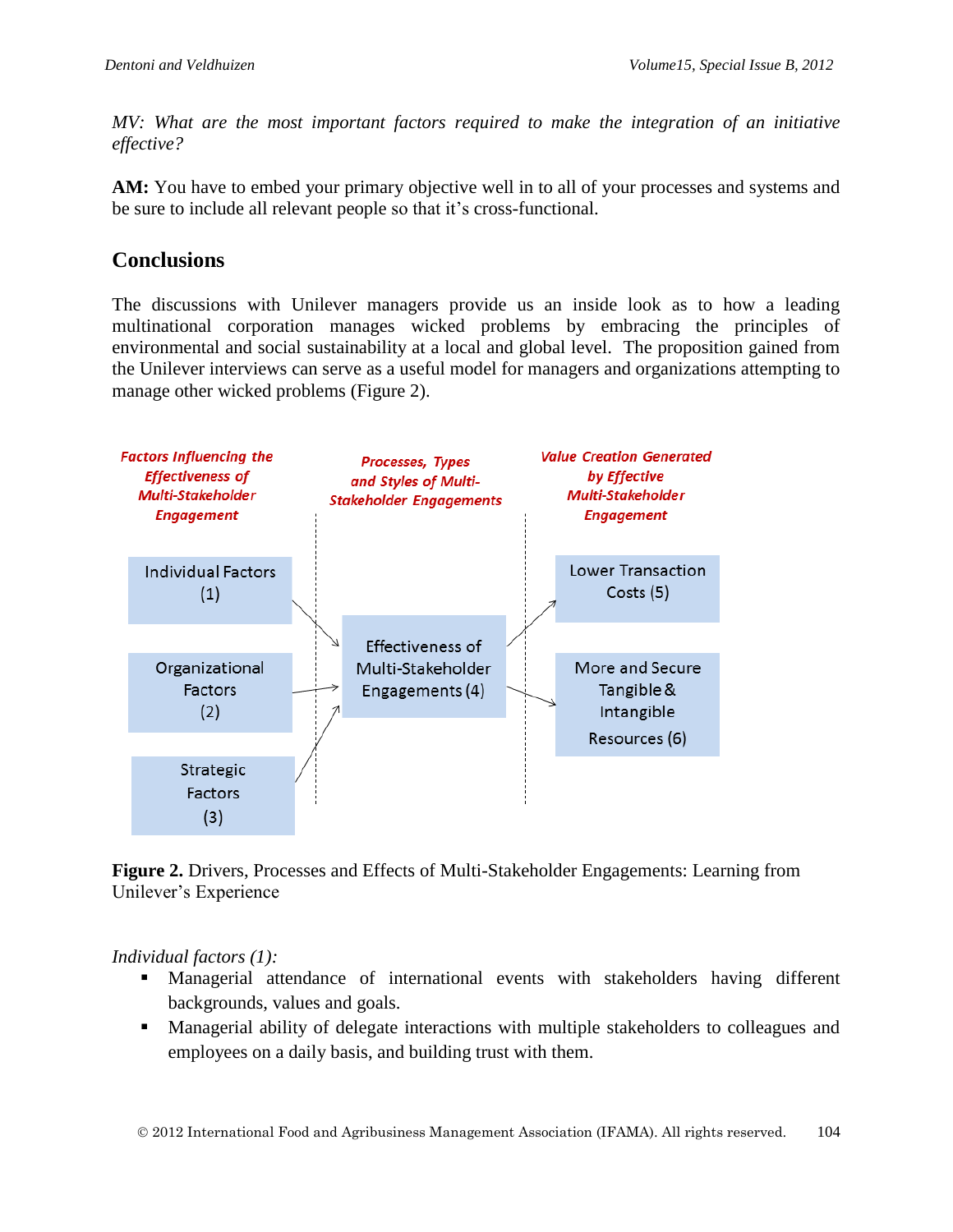Managerial ability of synthesizing relative complex issues simple and short video for employees, such that they get an understanding of complexity, feel ownership and responsibility for the problem, and become part of the multi-stakeholder engagement.

#### *Organizational factors (2):*

- An organizational culture, structure and a system of rewards promoting innovation in all its forms.
- Employees and local managers (both from technical and marketing departments) have time in their weekly schedule and are encouraged to propose new initiatives.
- **Possibility (and challenge) of building consensus within the organization about a new** initiative.
- Making every new project having a discussion about its environmental and social impact
- Cross-functional collaboration among procurement, production and marketing teams to make initiatives implementable and communicable.
- Development of a program to engage employees and explain the importance of the problem and the search for innovations.

## *Strategic factors (3):*

- History of dissemination and information exchange with stakeholders.
- Strong relationships with suppliers, which need to implement most of the changes as a consequence of innovation.
- Wicked ness of the problem varies (Netherlands issue on animal welfare is not comparable to global issues).

## *Processes of Multi-Stakeholder Engagements (4):*

- Mechanisms of collaboration based on undertaking reciprocal actions on sustainability; both with NGOs (which need to be realistic in asking change) and consumers (which need to reduce their share of environmental impact too) downstream the chain, both with suppliers upstream the chain.
- Measurability as a way to provide objective feedback to stakeholders and communicate results to consumers.
- Agreements with NGOs at global level (for example with Greenpeace, WWF, Oxfam) and coordination with local initiatives.

## *Value Creation by Lowering Transaction Costs (5):*

- Social and political stability in countries where procurement takes place.
- Anticipating national and international regulations and harmonizing its standards.

## *Value Creation by Increasing or Securing Tangible and Intangible Resources (6):*

- Secure future supply of strategic resources.
- Consumer understanding and appreciation, thus brand equity and loyalty.
- Building history of collaboration with stakeholders and experience in dealing with them.